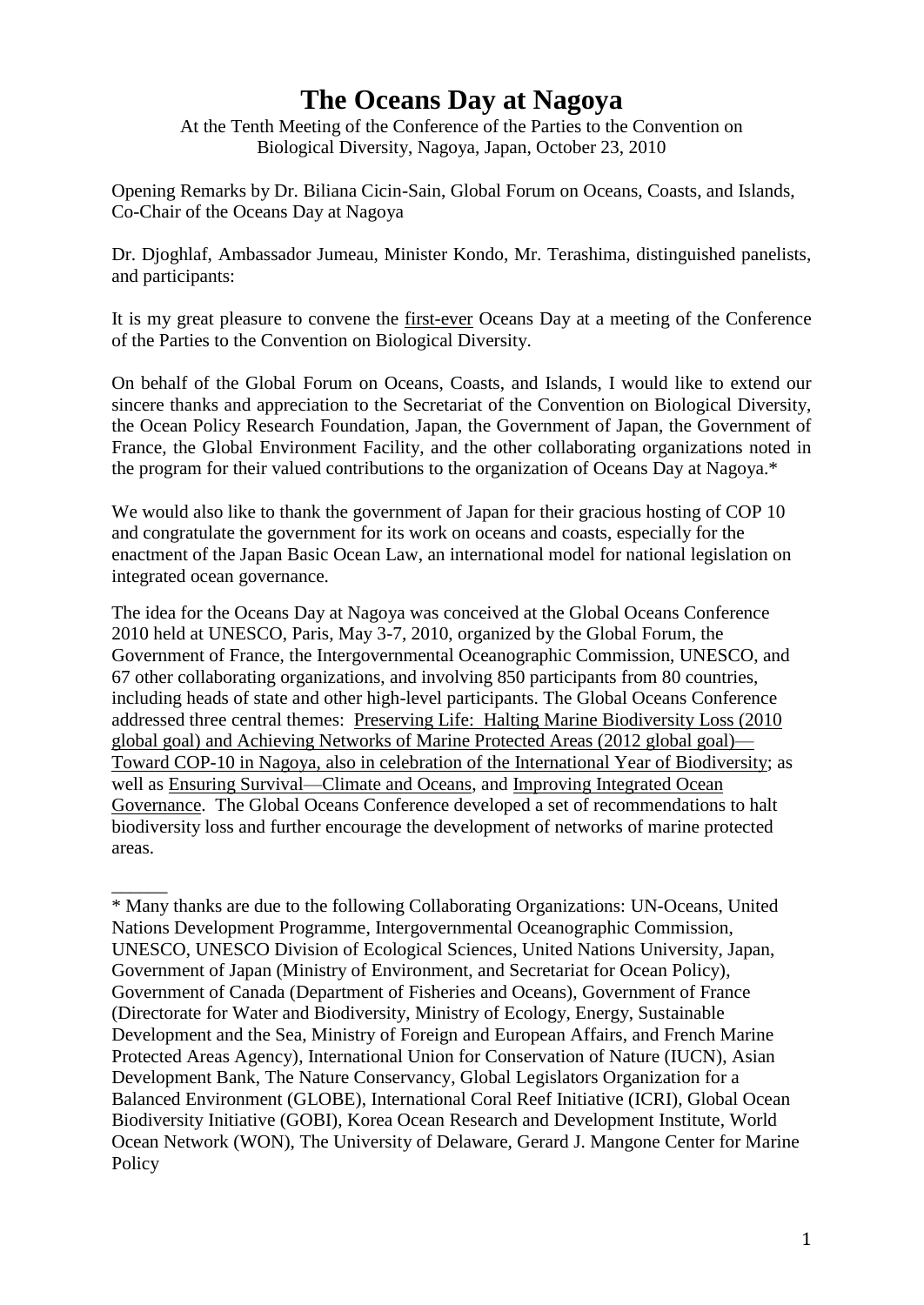This Oceans Day at Nagoya also follows the pattern set by the Oceans Day in Copenhagen, where almost a year ago, we brought together, with many key partners, the oceans and climate issues to the UNFCCC climate negotiations and highlighted the need for a comprehensive program related to oceans and climate, including aspects related to mitigation, adaptation, financing, and capacity development.

## **What do we want to accomplish at Oceans Day at Nagoya?**

First, we want to take the pulse, to take stock of progress (or lack thereof) in the achievement of global biodiversity targets.

The Global Biodiversity Outlook report concludes that "the 2010 biodiversity target—to achieve by 2010 a significant reduction of the current rate of biodiversity loss at the global, regional, and national level as a contribution to poverty alleviation and to the benefit of all life on Earth—has not been met in full," and continues to say that "……action to implement the Convention has not been taken on a sufficient scale to address the pressures on biodiversity and there has been insufficient integration of biodiversity issues into broader policies, strategies, and programmes, and as a consequence the underlying drivers of biodiversity loss have not been addressed significantly."

We must reflect on this assessment in the area of marine biodiversity:

--**How much has been achieved**? **What successes can we build on**? We can certainly point to some excellent models reflecting the highest level of political commitment in supporting marine biodiversity protection and sustainable use, such as for example, the Coral Triangle initiative of the six heads of state in Southeast Asia, and the very extensive marine protected area of the Phoenix Islands which President of Kiribati Tong told the Global Oceans Conference 2010 was Kiribati's gift to humanity.

## --**Why have we not achieved more? Has it been a problem of**

**--lack of financing?**

**--insufficient political will?**

**--lack of capacity?**

Second, we must look at the new forces that are affecting marine biodiversity.

Climate change is the most serious threat to oceans and coastal communities. Oceans play a central role in climate, and coastal populations and SIDS at the frontline of climate change, will suffer disproportionately from the effects of ocean warming (sea level rise, intensity and frequency of storms, changes in species distribution, and ecosystem function, changes in ocean currents/circulation), and from ocean acidification which may lead to irreversible effects on marine resources such as corals.

There is also growing concern about the impacts on the marine environment in marine areas beyond the limits of national jurisdiction. Available data indicate that growing levels of human activity in deep-sea and open ocean areas are seriously impacting these sensitive ecosystems. Growing scientific evidence, as well, points to the central role of biodiversity in deepsea areas in maintaining ecosystem function, including the ocean's capacity to absorb carbon. Through global discussions at the UN General Assembly, the CBD, and other venues, we must continue to move toward ecosystem-based management of these areas.